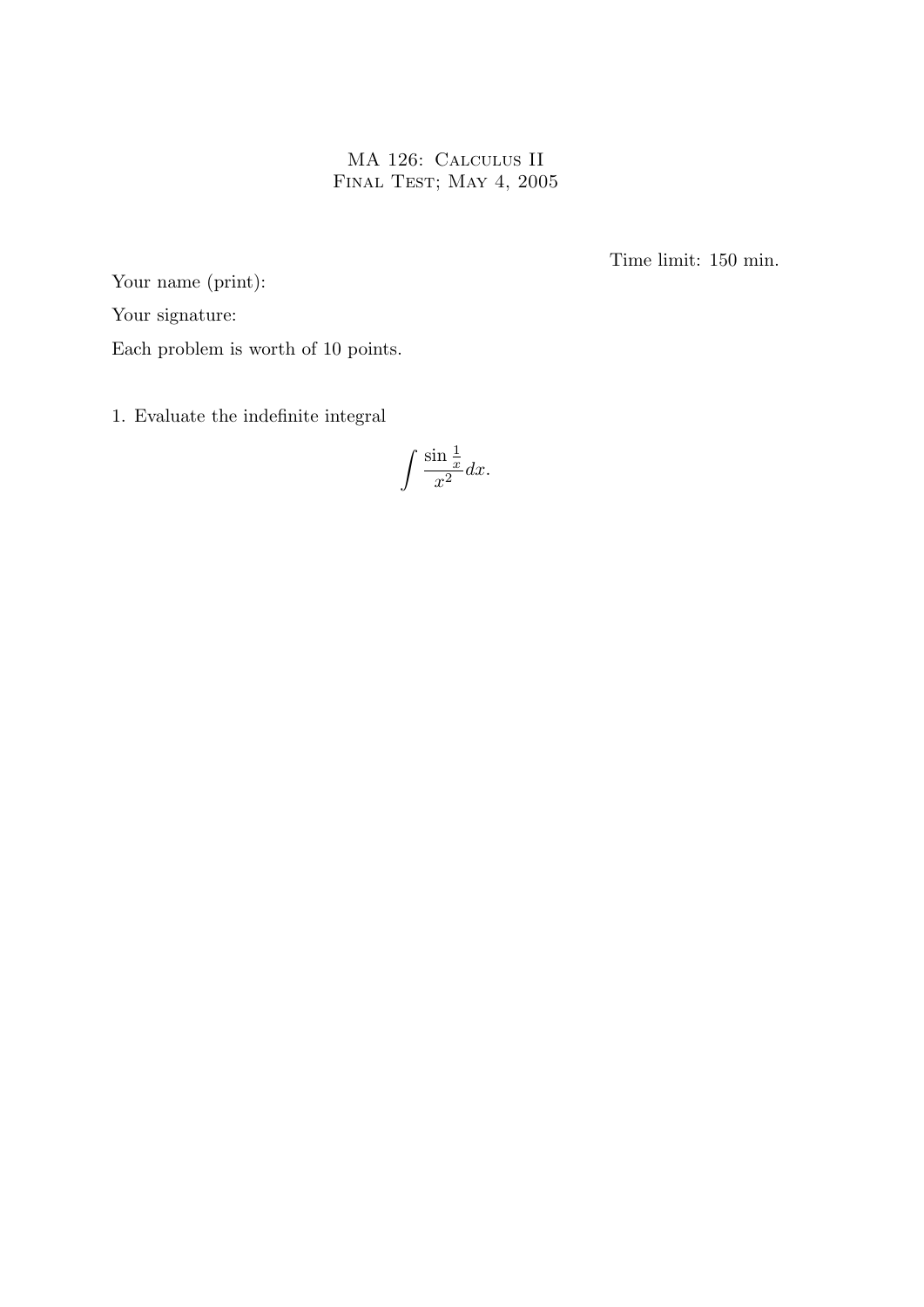2. Evaluate the definite integral

$$
\int_1^9 \sqrt{t} \ln t dt.
$$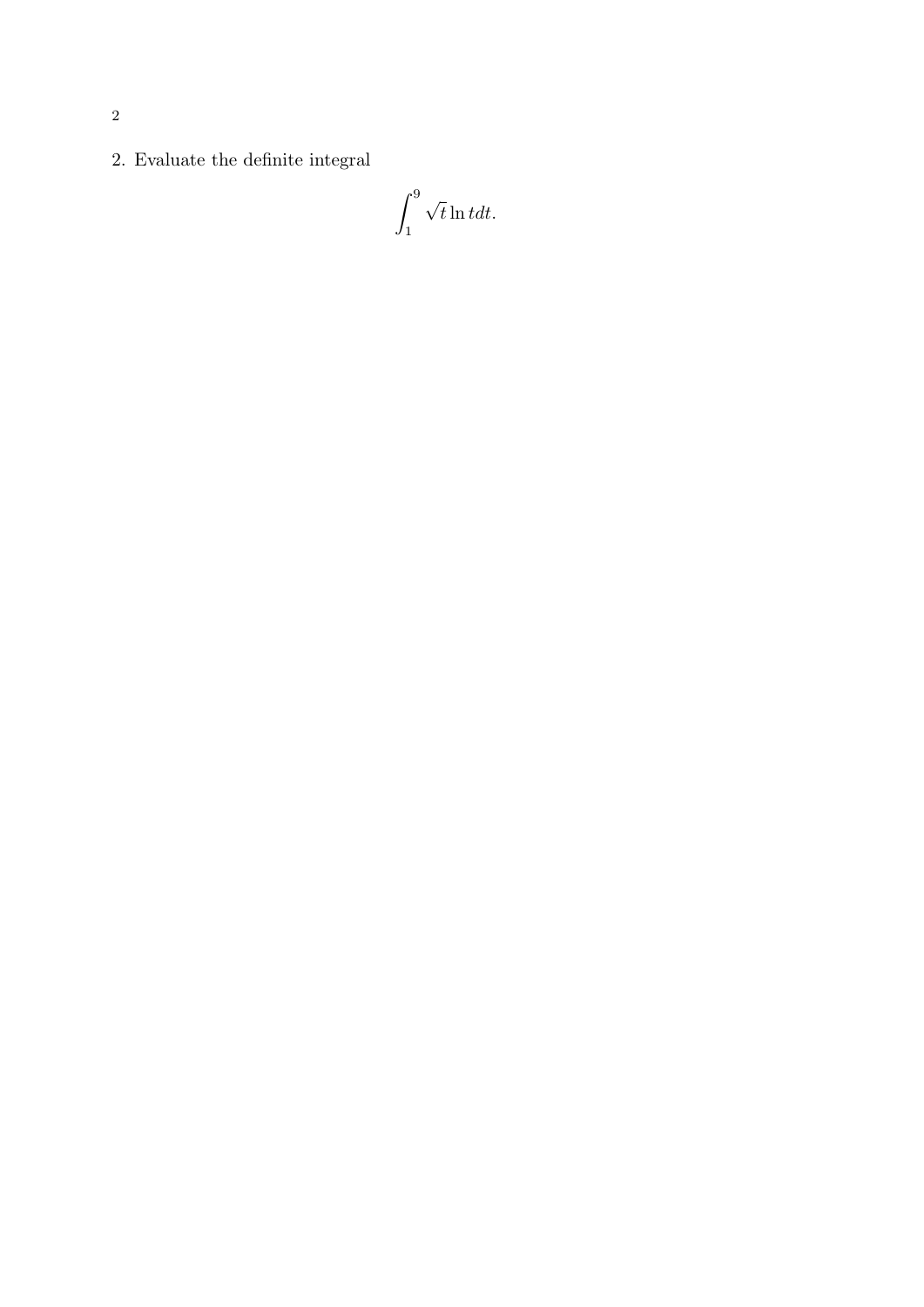3. Evaluate the indefinite integral

 $\int$  cos( √  $\overline{x})dx.$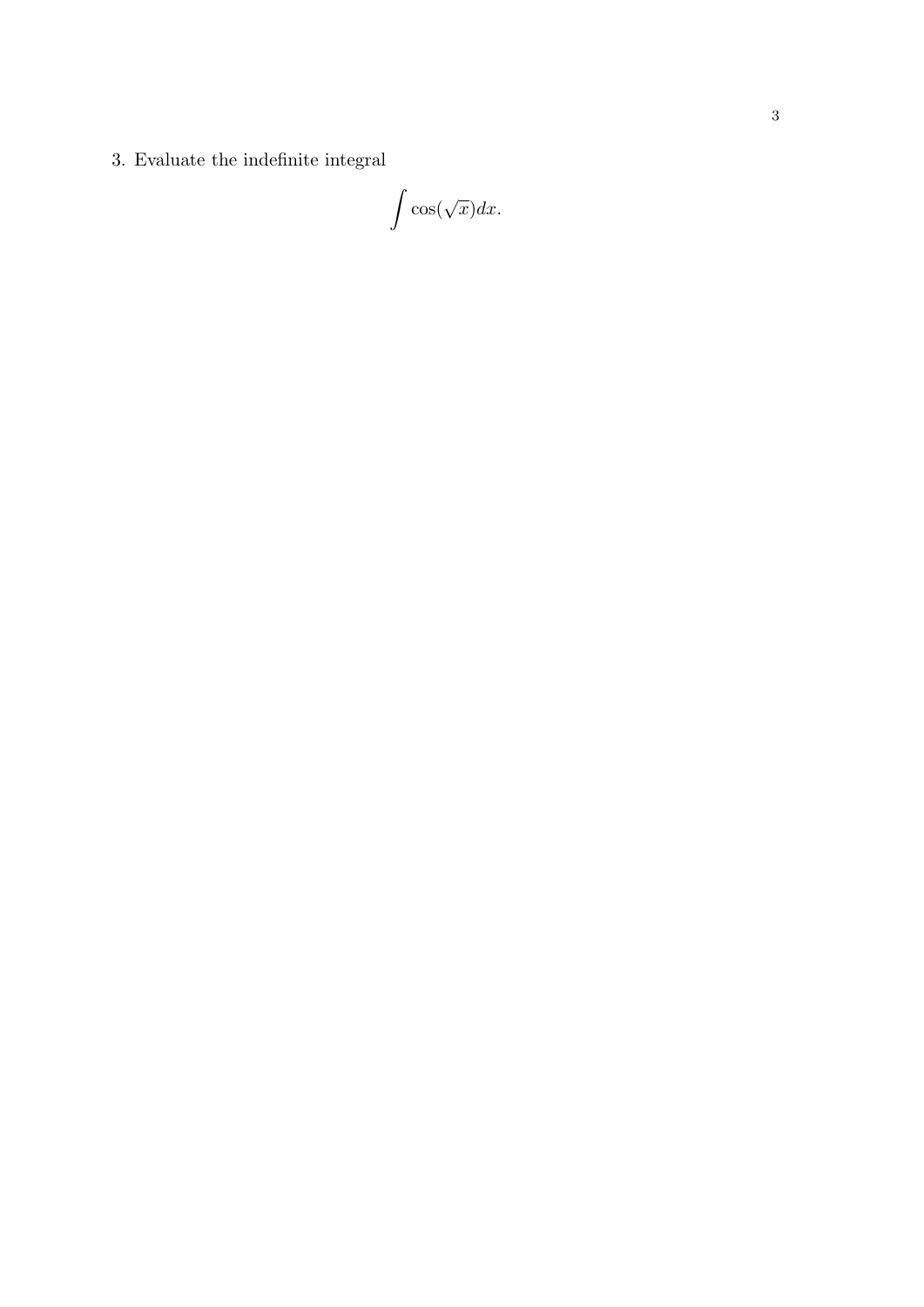4. Evaluate the definite integral

$$
\int_0^2 \frac{x-1}{x^2+3x+2} dx.
$$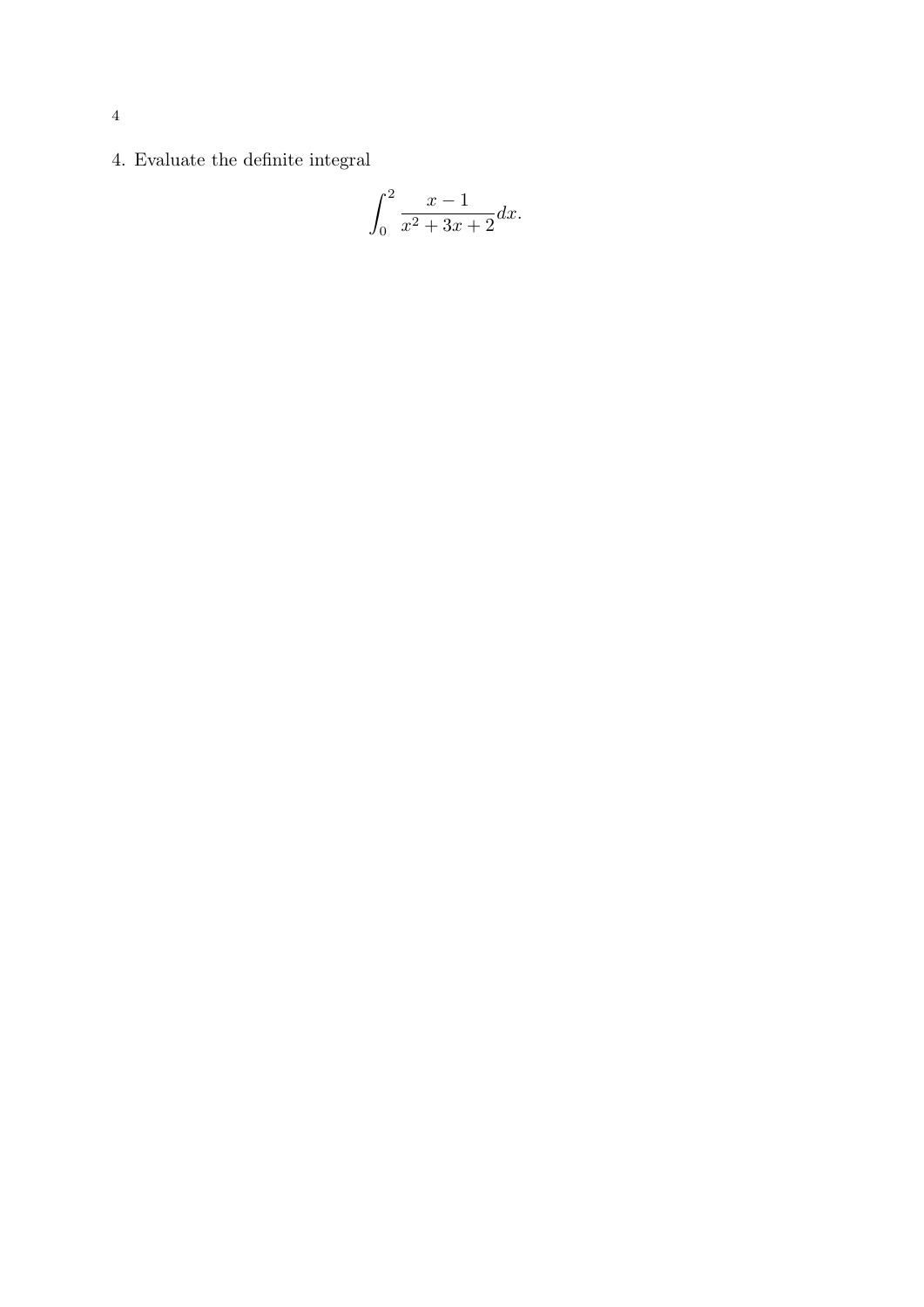5. Evaluate the improper integral

$$
\int_0^\infty x^2 e^{-x^3} dx.
$$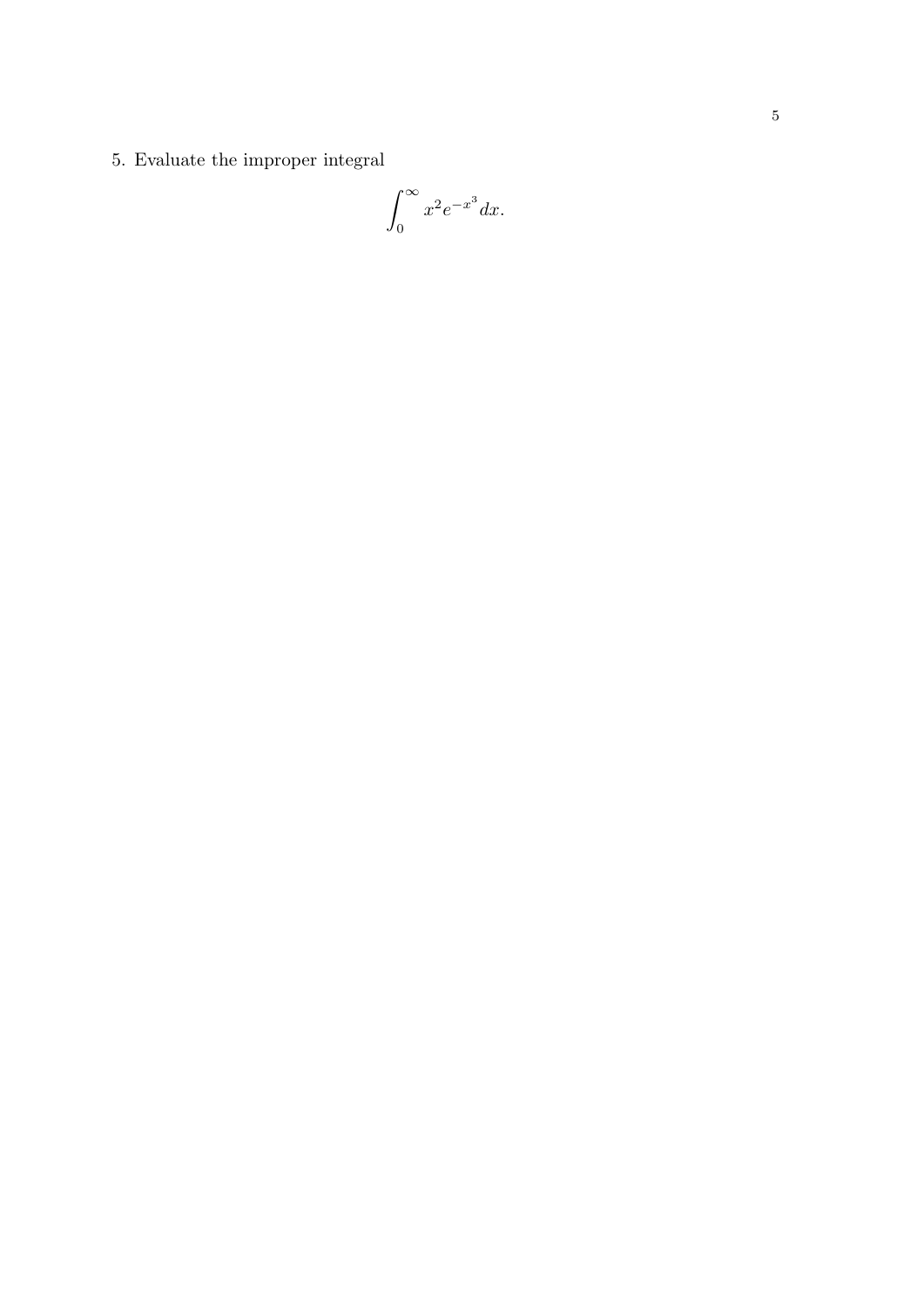6. Determine if the sequence  $\{a_n\},\$ 

$$
a_n = \frac{\ln(5 + e^n)}{5n}
$$

converges or diverges. If converges, find its limit.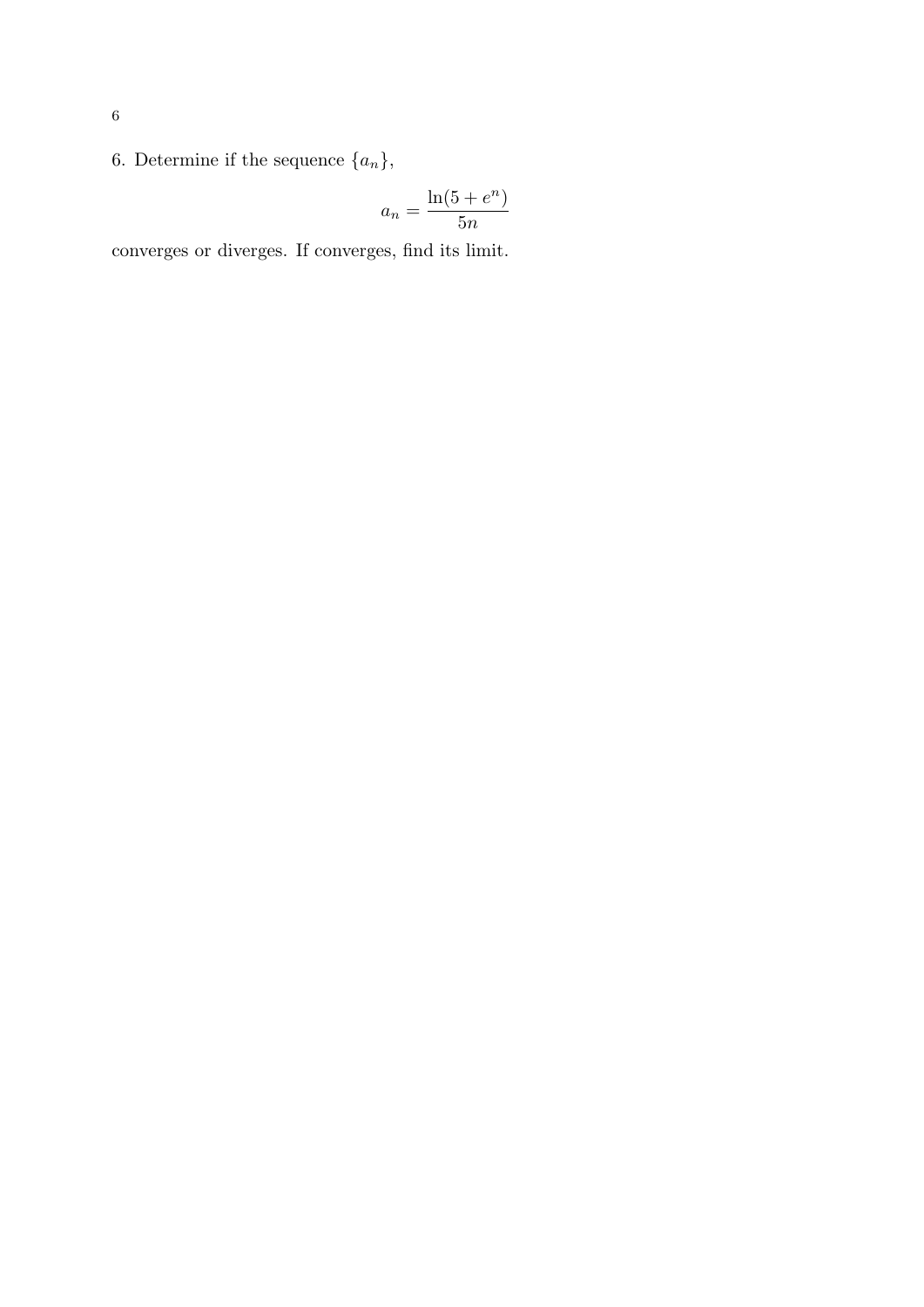## 7. Determine if the series

$$
\sum_{n=0}^{\infty} \frac{1}{n^2 + 3n + 2}
$$

is convergent or divergent. If convergent, find its sum.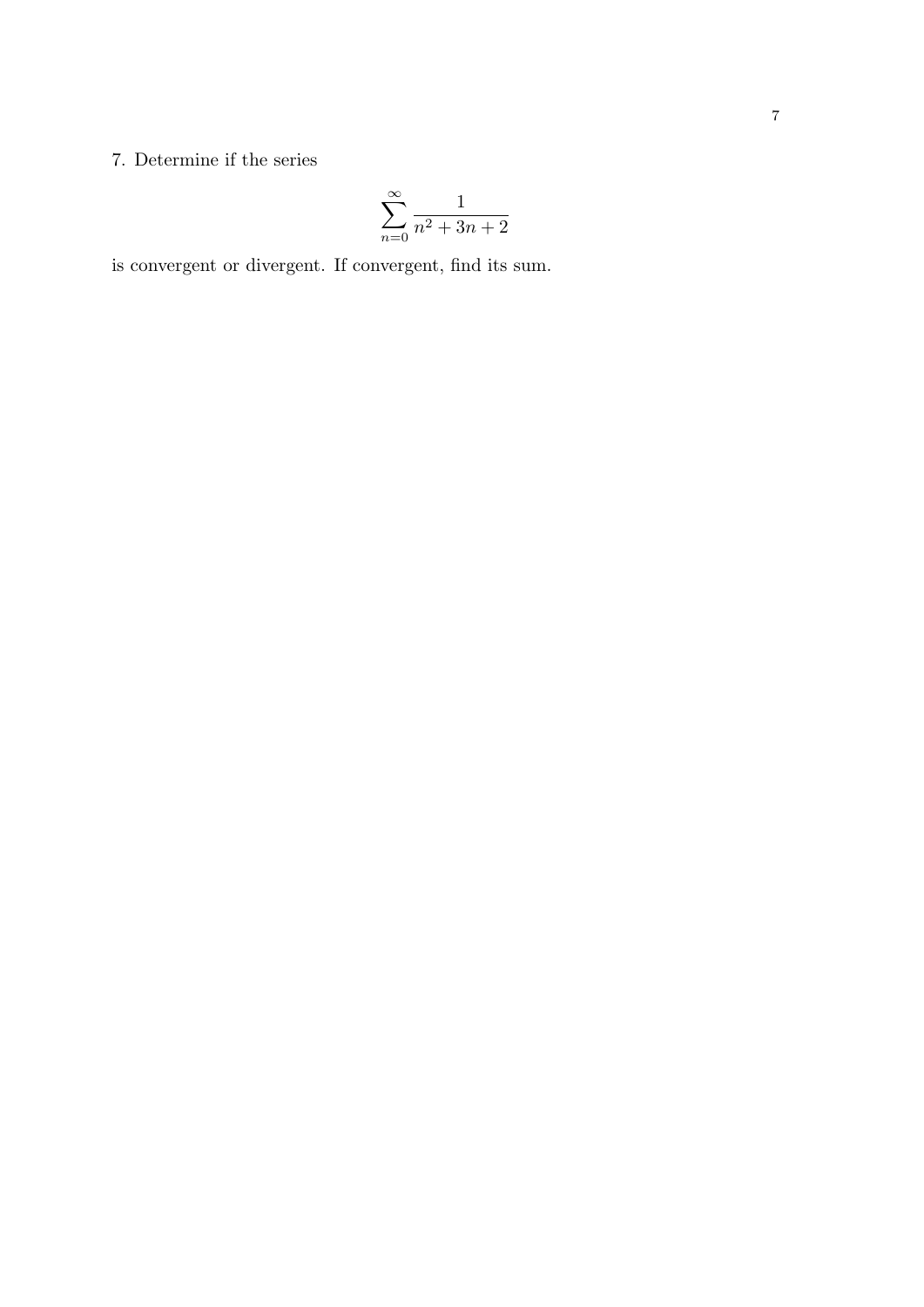$$
\sum_{n=2}^{\infty} \frac{1}{n^4 - n^3}
$$

is convergent or divergent.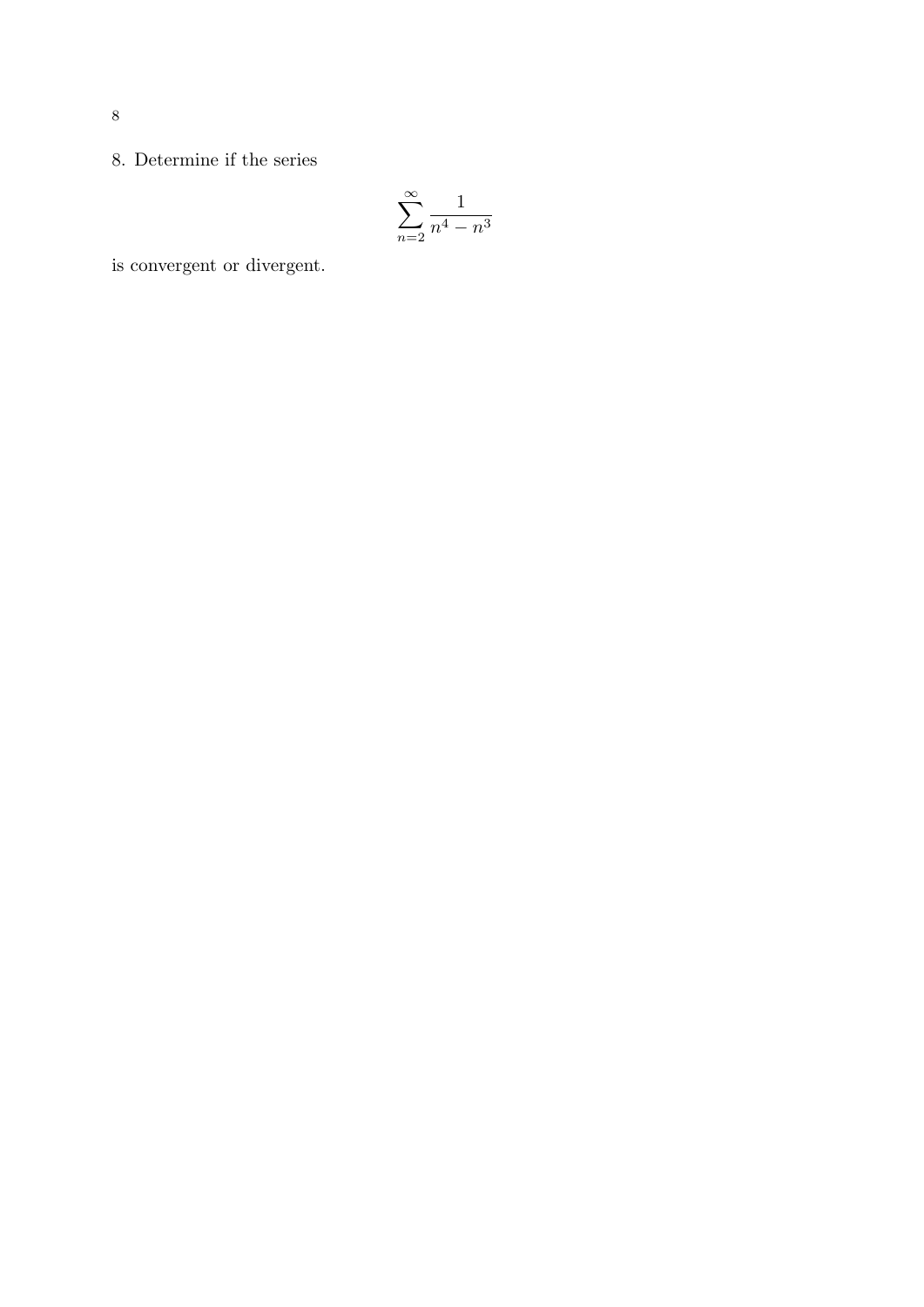### 9. Test the series

$$
\sum_{n=2}^{\infty} (-1)^n \frac{\ln n}{n^2}
$$

for convergence or divergence.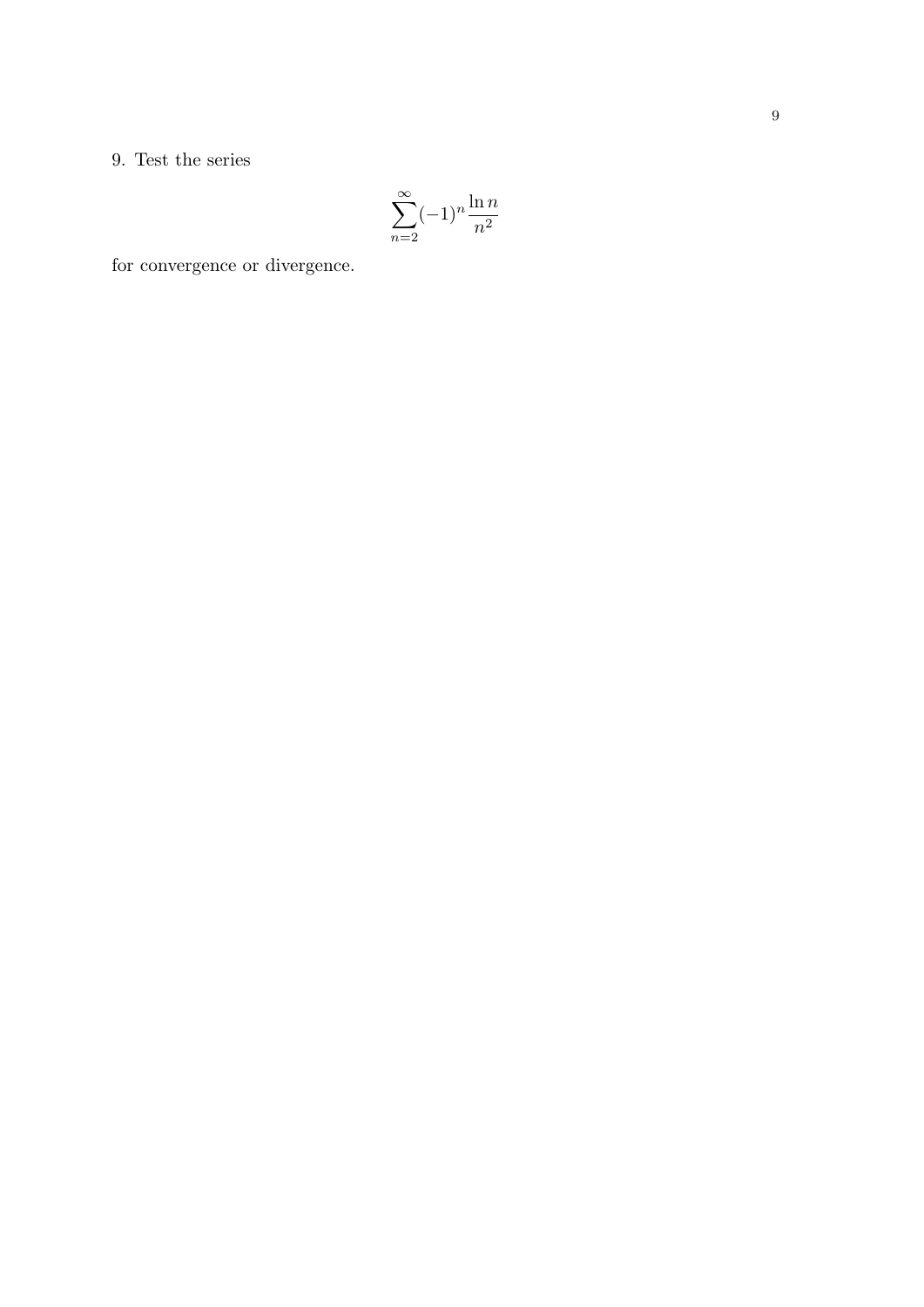10. Find the Maclaurin series representation of the function

$$
f(x) = \frac{1 - x^3}{1 + x^3},
$$

and determine the interval of convergence.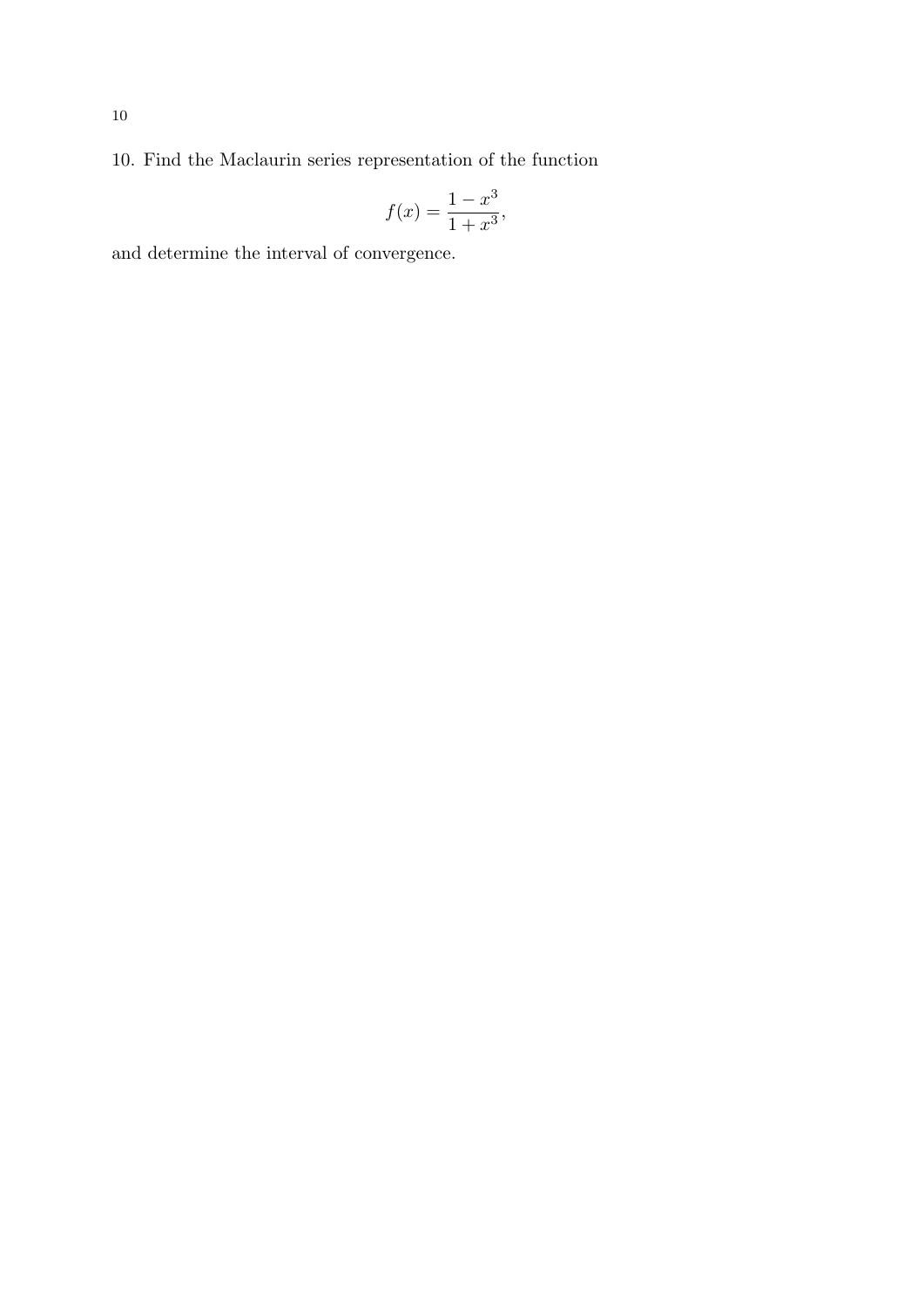11. Find the radius of convergence and the interval of convergence for the power series

$$
\sum_{n=1}^{\infty} \frac{x^n}{n^3 3^n}.
$$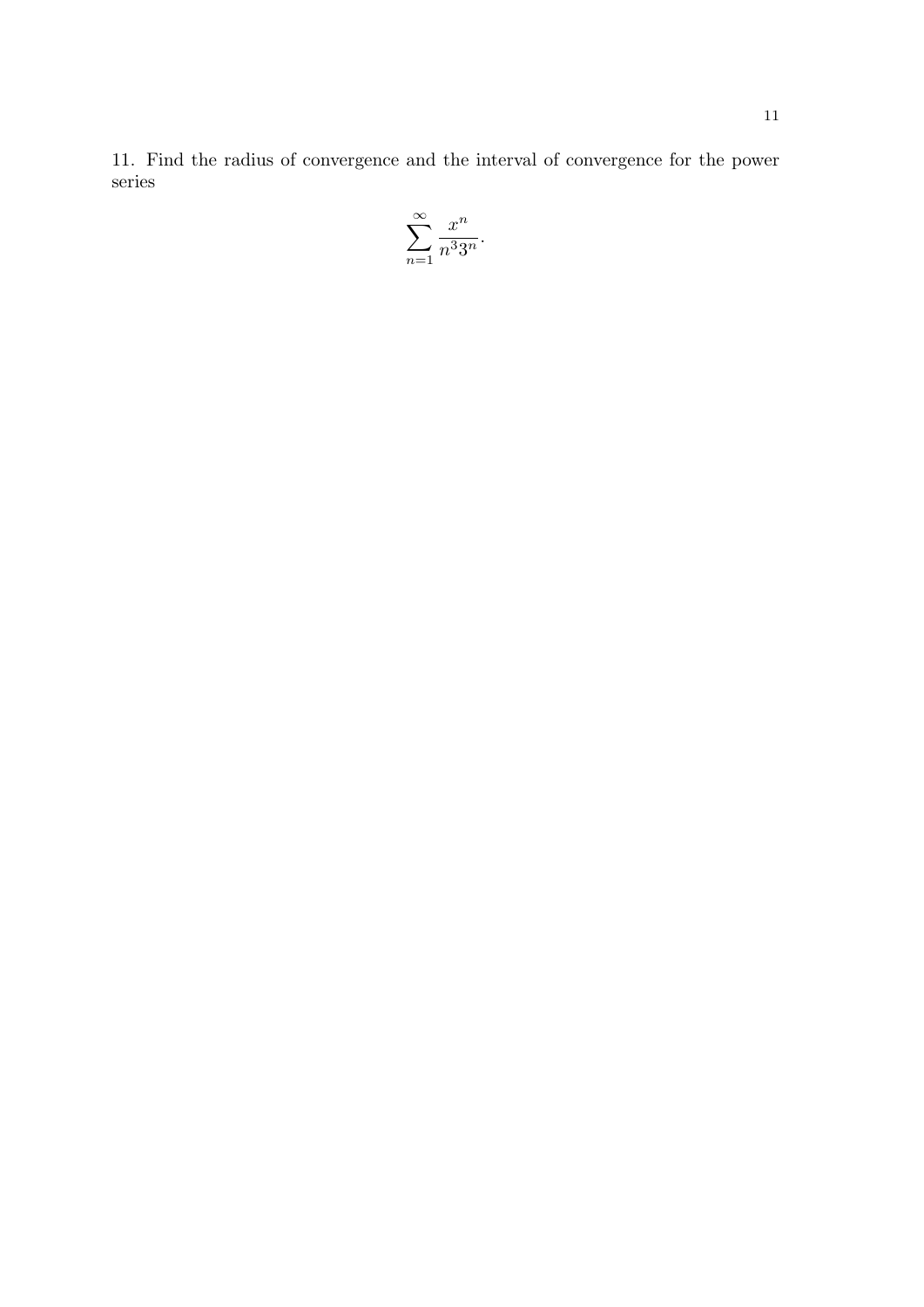# 12. Evaluate the indefinite integral

$$
\int \frac{x}{1+x^4} dx
$$

as a power series.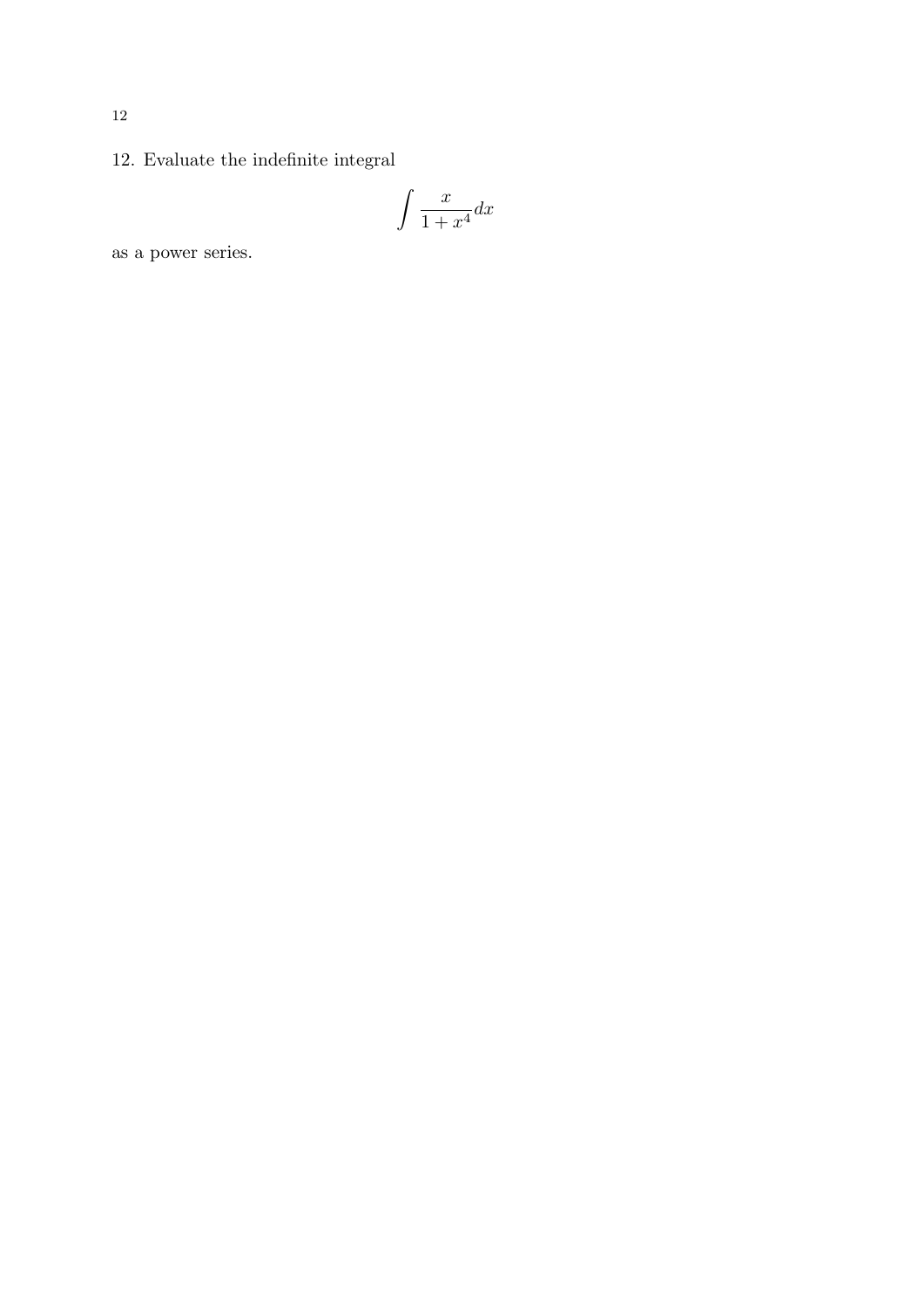13. Find the Taylor series expansion of  $f(x) = \ln x$  centered at  $a = 3$ . (You don't have to show that  $R_n(x) \to 0.$ )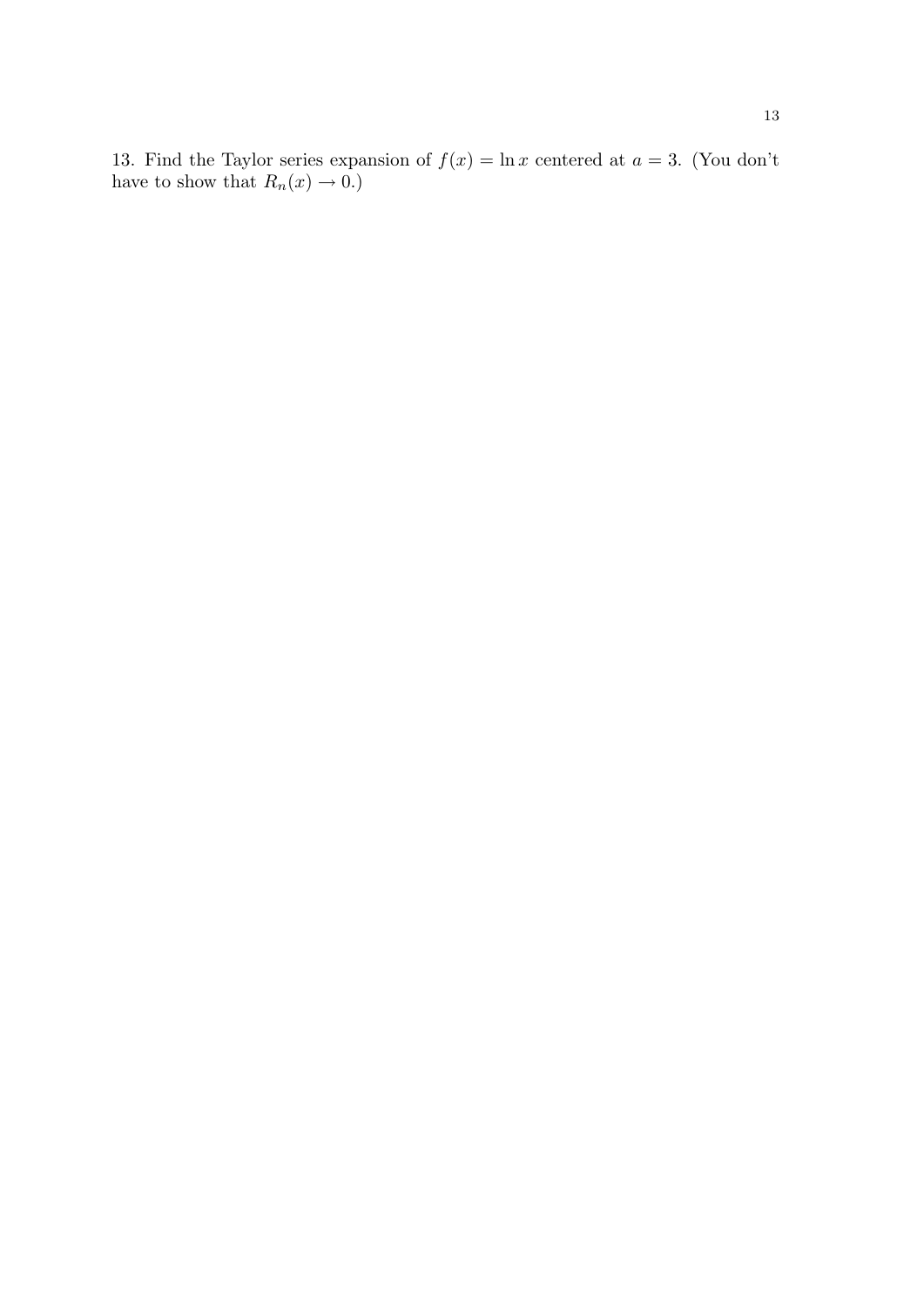# 14. Evaluate the indefinite integral

$$
\int e^{-x^2} dx
$$

as a power series.